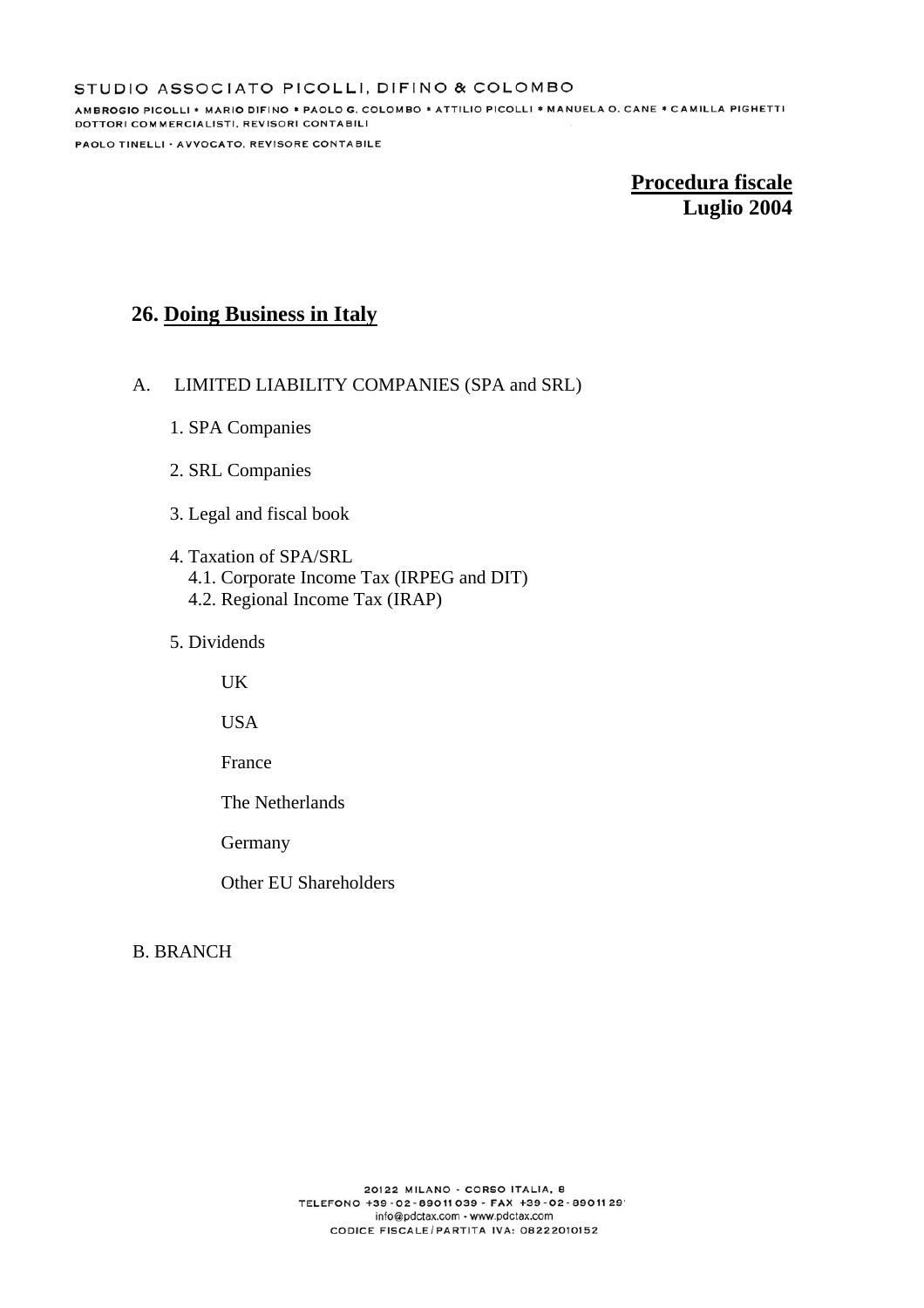## **A. LIMITED LIABILITY COMPANIES (SPA and SRL)**

Most common types of companies are joint-stock companies (*Società Per Azioni - SPA*) and limited liability companies (*Società a Responsabilità Limitata - SRL*).

This memorandum outlines the patterns of the SPA and indicates where necessary the differences related to SRL.

## **1. SPA companies**

*Società Per Azioni* is a legal entity with limited liability except where all shares are owned by a single shareholder who is then liable without limitation for the obligations incurred by the company.

Ownership interests are represented by shares registered in the name of the shareholders. Minimum capital required is EUR 120.000. At least 25% of the capital must be deposited with an Italian bank before the incorporation of the Company.

Articles of Association and by-laws must be executed by a notary public who will then register the Company with the local Register of Companies. When incorporating the Company the shareholders can be represented by granting special powers of attorney before a notary public.

Registration tax of EUR 129 is applicable irrespective of the amount of the capital stock.

The Company must be registered with the VAT Office and with the local Chamber of Commerce. Companies selling food and drinks or dealing in the tourism business must be registered in a special register held by the Chamber of Commerce (REC).

An additional annual tax of EUR 310 is due for obtaining compulsory legalization of accounting books. The tax is EUR 516,46 for companies having a capital stock of EUR 516.456,90 or higher.

The Company can be managed either by a sole director or by a Board of Directors; the Directors' term of office will last three years.

The Company must also have a board of statutory auditors whose major functions are to inspect the books, monitor the company administration and exercise control over the management. They are remunerated with a fee that varies mainly in accordance with the magnitude of the company operations.

External audit is required unless the audit function is also assigned to the board of statutory auditors.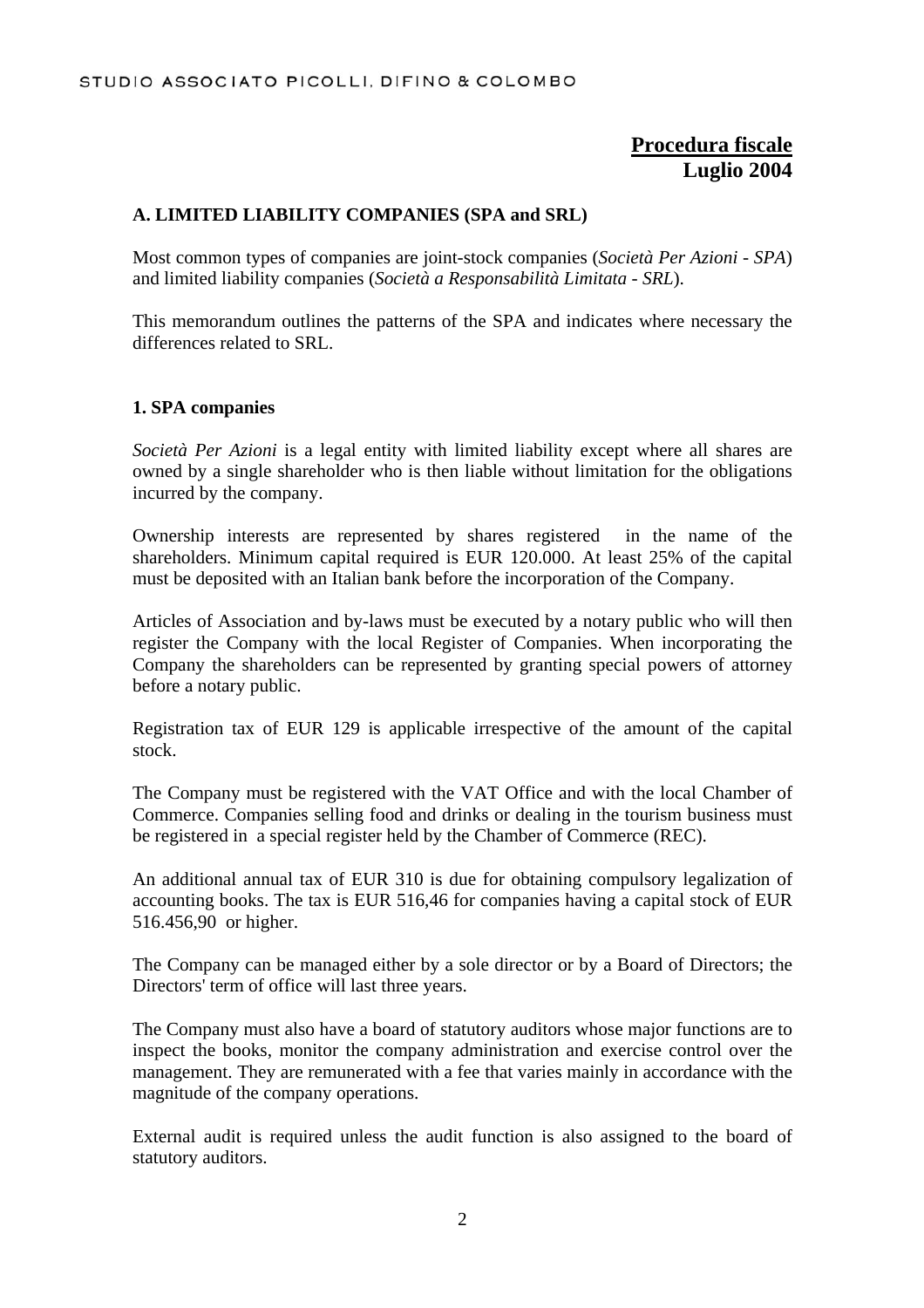## **2. SRL companies**

Limited liability companies may be incorporated as SRL (*Società a Responsabilità Limitata*) which are similar to SPA except for:

- minimum capital required is EUR 10.000
- the board of statutory auditors is not required unless the capital stock is EUR 120.000 or higher, as well as when the Company meets for two subsequent years at least two of the following criteria:
	- o annual sales of at least EUR 3.125.000
	- o total assets of at least EUR 6.250.000
	- o 50 employees
- the ownership of the Company is represented only by the registration of the quotaholders in the quotaholders' register
- the sole director or the board of directors can be in office unlimitedly.

The information indicated below are applicable to both companies incorporated as SRL and as SPA.

## **3. Corporate, accounting and tax books**

Both SPAs and SRLs are required to maintain the following books:

## **Corporate books**

- 1. Register of the shareholders' meetings (section 2421 c.c.)
- 2. Register of shareholders (section 2421 c.c.)
- 3. Minute book of directors' meetings (section 2421 c.c.)
- 4. Minute book of statutory auditors meetings (section 2421 c.c.)

All the above books must be legalized by a notary public or by the Court (section 2421 c.c.) before they are used.

No. 4 above is kept by the statutory auditors (section 2421 c.c.).

## **Accounting books**

- 1. Register of annual accounts (section 2214 c.c.)
- 2. Journal, including subsidiary records such as cash book, etc. (section 2214 c.c.)

The above accounting books are required for fiscal purposes as well (section 14, letter a, DPR 600/1973 and section 45, DPR 633/1972).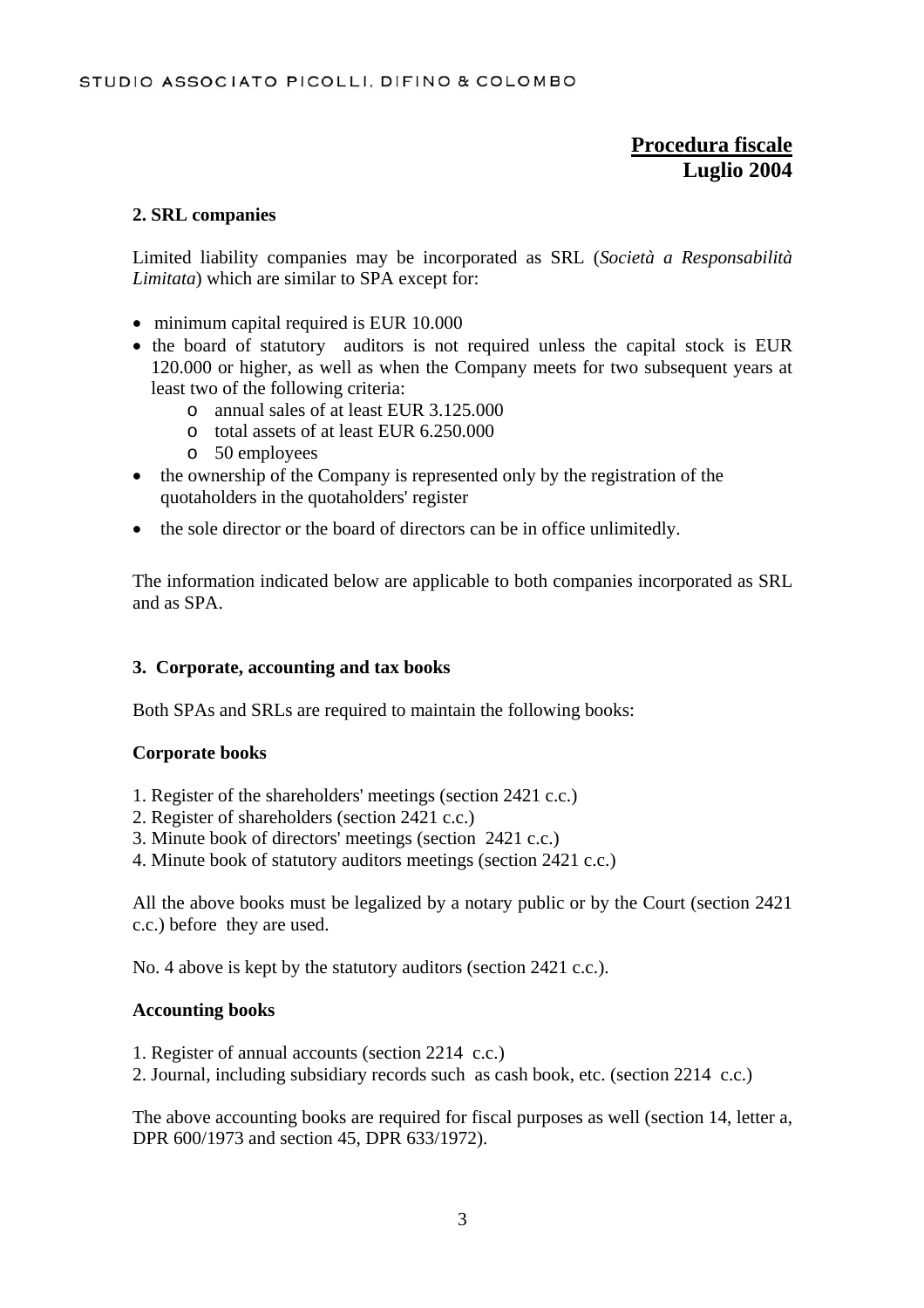### **Tax books**

- 1. VAT: purchase invoices register (section 25, DPR 633/1972)
- 2. VAT: sale invoices register (section 23, DPR 633/1972)
- 3. Supplementary records (section 14, letter c, DPR 600/1973
- 4. Fixed assets register (section 16, DPR 600/1973)
- 5. Register of inventory movements (section 14, DPR 600/1973)

#### **4. Taxation of SPA and SRL**

#### **4.1 Corporate Income Tax (IRES)**

IRES (Corporate Income Tax) rate is 33%. Taxable base corresponds to profit before tax, plus certain tax adjustments for non-deductible items or for temporary differences.

Fiscal losses incurred during the first three fiscal years of the incorporated company are carried forward for IRES purposes without any time limit.

Fiscal losses incurred starting from the fourth fiscal year are carried forward for IRES purposes for a five years period.

## **4.2. Regional Income Tax (IRAP)**

IRAP rate is 4,25% and its proceeds are assigned to regional authorities depending on the location of personnel.

The following items are not relevant for the computation of IRAP taxable base:

- Labor cost
- Impairment of fixed asserts
- Impairment of current assets
- Provision for risks
- Other provisions
- Interest charge/income
- Impairment of financial investments
- Extraordinary income and charges

Therefore, the taxable base is a gross profit rather than a net profit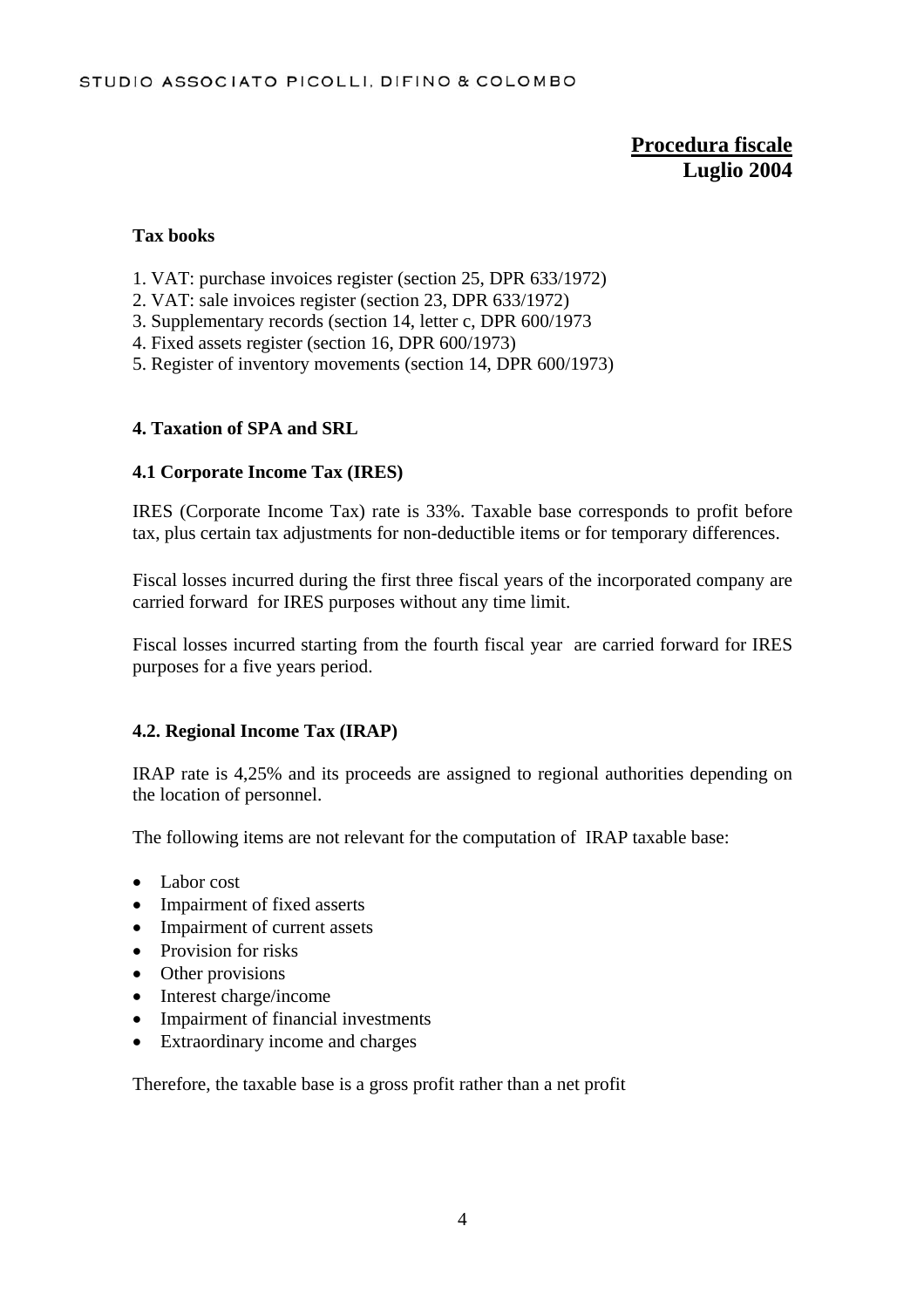## **5. Dividends**

Dividends paid to non-resident shareholders are subject to 27% final withholding tax, unless a different treatment is provided under a tax treaty.

The tax treatment provided for dividends paid by an Italian company (ITCO) to shareholders resident in the following Countries is outlined below.

## **USA**

In the case of a US resident shareholder (being a company), dividends distributed by ITCO are subject to the following withholding taxes:

- 5% if the shareholder owns more than 50% of the capital stock and for longer than 12 months
- 10% if the shareholder owns at least 10% of the capital stock and for longer than 12 months
- 15% in all other cases.

A new tax treaty was signed on August 25, 1999, but it is not yet effective. When effective withholding tax applicable will be as follows:

- 5% if the shareholder owns more than 25% of the capital stock and for longer than 12 months
- 15% in all other cases

## **UK**

In the case of a UK resident shareholder (being a company), dividends distributed by ITCO are subject to the following withholding taxes:

- 5% if the shareholder owns at least 10% of the capital stock
- 15% in all other cases.

In order to enjoy the above reduced withholding tax rates, there is a 12 month period requirement for holding the interest in the Italian company. This requirement does not apply in the case of shareholders holding less than 10% of the shares, and in the case of dividends paid out of profits made in the previous 12 months. **(1)**

#### **France**

In the case of a French resident shareholder (being a company), dividends distributed by ITCO are subject to the following withholding taxes: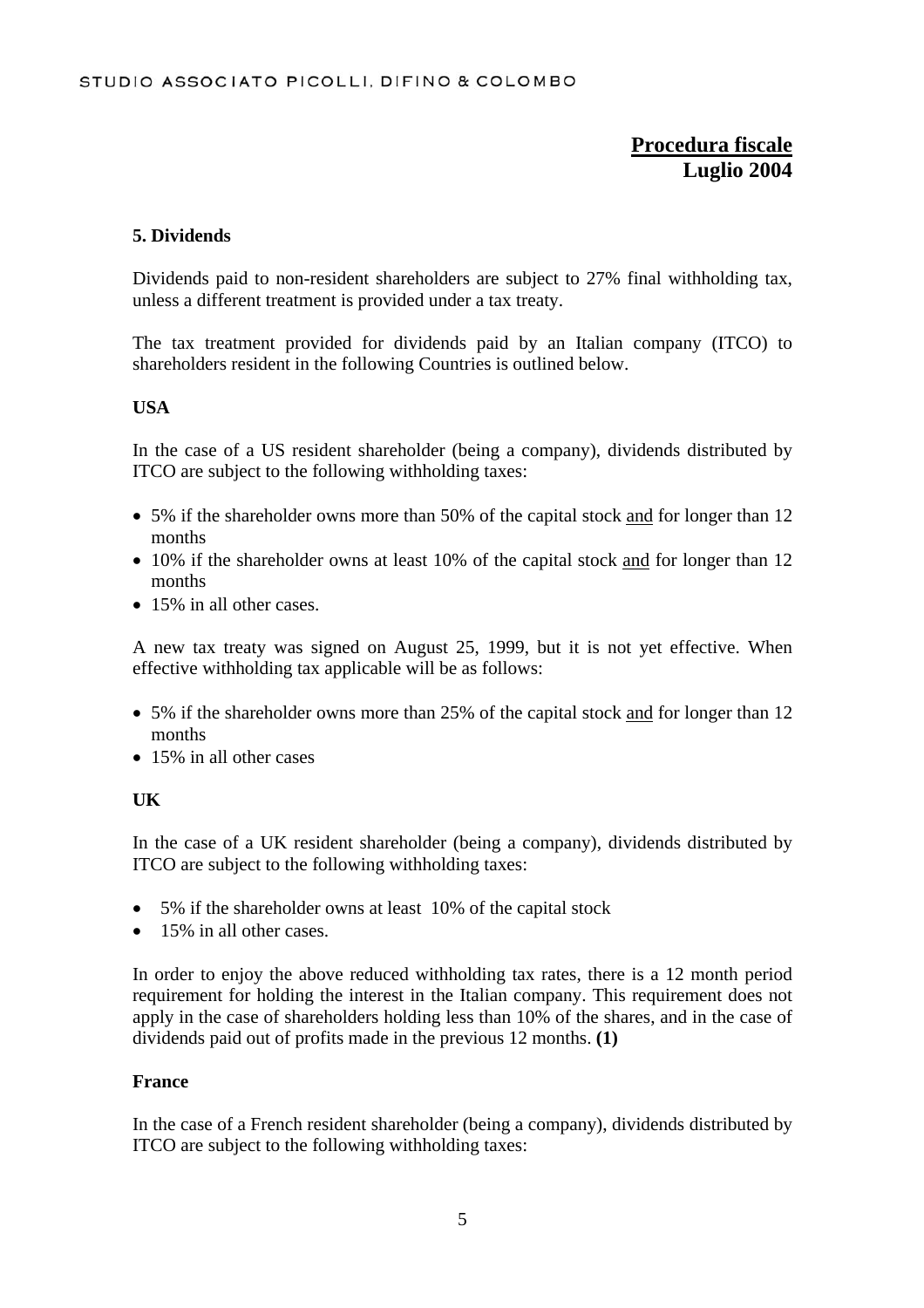- 5% if the shareholder is a company holding (for at least 12 months) at least 10% of the capital stock of the Italian company
- 15% in all other cases. **(1)**

## **The Netherlands**

In the case of a Dutch resident shareholder (being a company), dividends distributed by ITCO are subject to the following withholding taxes:

- 5% if the shareholder is a company holding (for at least 12 months) more than 50% of the capital stock of the Italian company
- 10% if the shareholder is a company holding (for at least 12 months) at least 10% of the capital stock of the Italian company
- 15% in all other cases. **(1)**

## **Germany**

In the case of a German resident shareholder (being a company), dividends distributed by ITCO are subject to the following withholding taxes:

- 10% if the shareholder is a company holding at least 25% of the capital stock of the Italian company
- 15% in all other cases.**(1)**

## **(1) EU Shareholders**

Under the EU parent/subsidiary directive, EU resident companies holding for at least 12 months an interest of at least 25% in the capital stock of the Italian company are exempt from withholding tax on dividends received.

Please note that in the case of EU resident shareholders which are controlled by non-EU companies (e.g. by US companies) the above exemption is applicable on condition that the EU resident company receiving the dividends can prove that it was not incorporated for the sole purpose of enjoying the above benefit.

Therefore, based on treaty rules and/or the EU parent/subsidiary directive:

- 1. dividends paid to EU resident shareholders (meeting the requirements of the directive) are exempt from withholding tax
- 2. dividends paid to US resident shareholders are subject to 5% or 10% or 15% withholding tax as indicated under item 2 above.